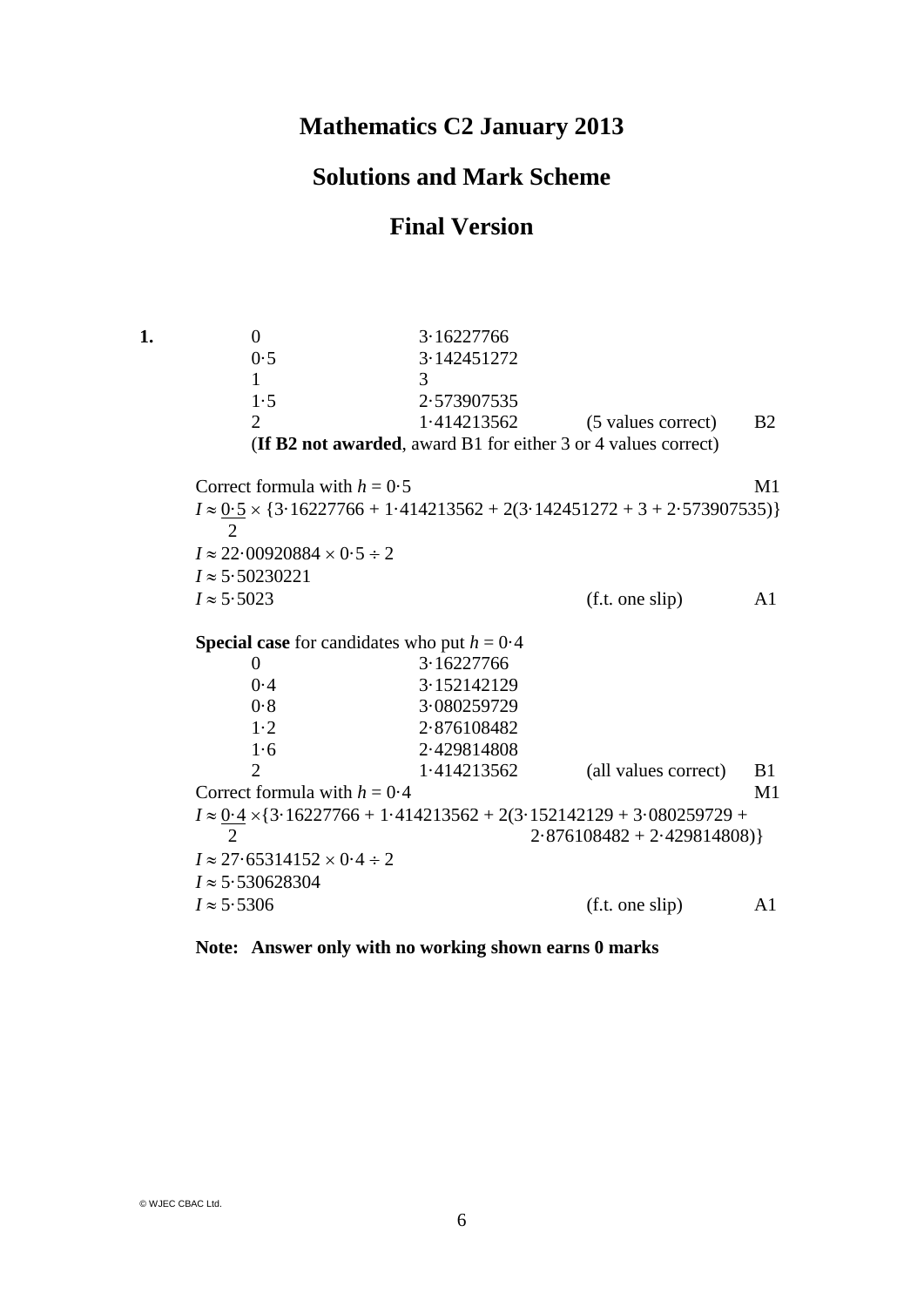**2.** (*a*)  $7 \sin^2 \theta - \sin \theta = 3(1 - \sin^2 \theta)$ 

(correct use of  $\cos^2 \theta = 1 - \sin^2 \theta$  $M<sub>1</sub>$ An attempt to collect terms, form and solve quadratic equation in sin  $\theta$ , either by using the quadratic formula or by getting the expression into the form  $(a \sin \theta + b)(c \sin \theta + d)$ , with  $a \times c$  = candidate's coefficient of  $\sin^2 \theta$  and  $b \times d$  = candidate's constant m1  $10 \sin^2 \theta - \sin \theta - 3 = 0 \Rightarrow (2 \sin \theta + 1)(5 \sin \theta - 3) = 0$  $\Rightarrow$  sin  $\theta = -1$ , sin  $\theta = 3$  (c.a.o.) A1 2 5  $\theta = 210^{\circ}, 330^{\circ}$  B1, B1  $\theta = 36.87^{\circ}, 143.13^{\circ}$  B1 Note: Subtract 1 mark for each additional root in range for each branch, ignore roots outside range.  $\sin \theta = +, -$ , f.t. for 3 marks,  $\sin \theta = -, -$ , f.t. for 2 marks  $\sin \theta = +, +,$  f.t. for 1 mark

(b) 
$$
3x - 20^\circ = 52^\circ
$$
,  $232^\circ$ ,  $412^\circ$  (one value) B1  
\n $x = 24^\circ$ ,  $84^\circ$ ,  $144^\circ$  B1, B1, B1  
\nNote: Subtract (from final three marks) 1 mark for each additional  
\nroot in range, ignore roots outside range.

3. (a) 
$$
x^2 = 10^2 + (x + 4)^2 - 2 \times 10 \times (x + 4) \times \frac{3}{5}
$$
 (correct use of cos rule) M1  
\n $x^2 = 100 + x^2 + 8x + 16 - 12x - 48$   
\n $x = 17$  (f.t. one slip) A1

(b) 
$$
\sin \alpha = \frac{4}{5}
$$
 B1

 $rac{4}{5}$ 

Area of triangle  $ABC = 1 \times 10 \times 21 \times 4$ 2 5

(substituting the correct values in the correct places in the area formula, f.t. candidate's values for *x* and  $\sin \alpha$  M1 Area of triangle  $ABC = 84 \text{ cm}^2$ (f.t. candidate's value for  $x$ ) A1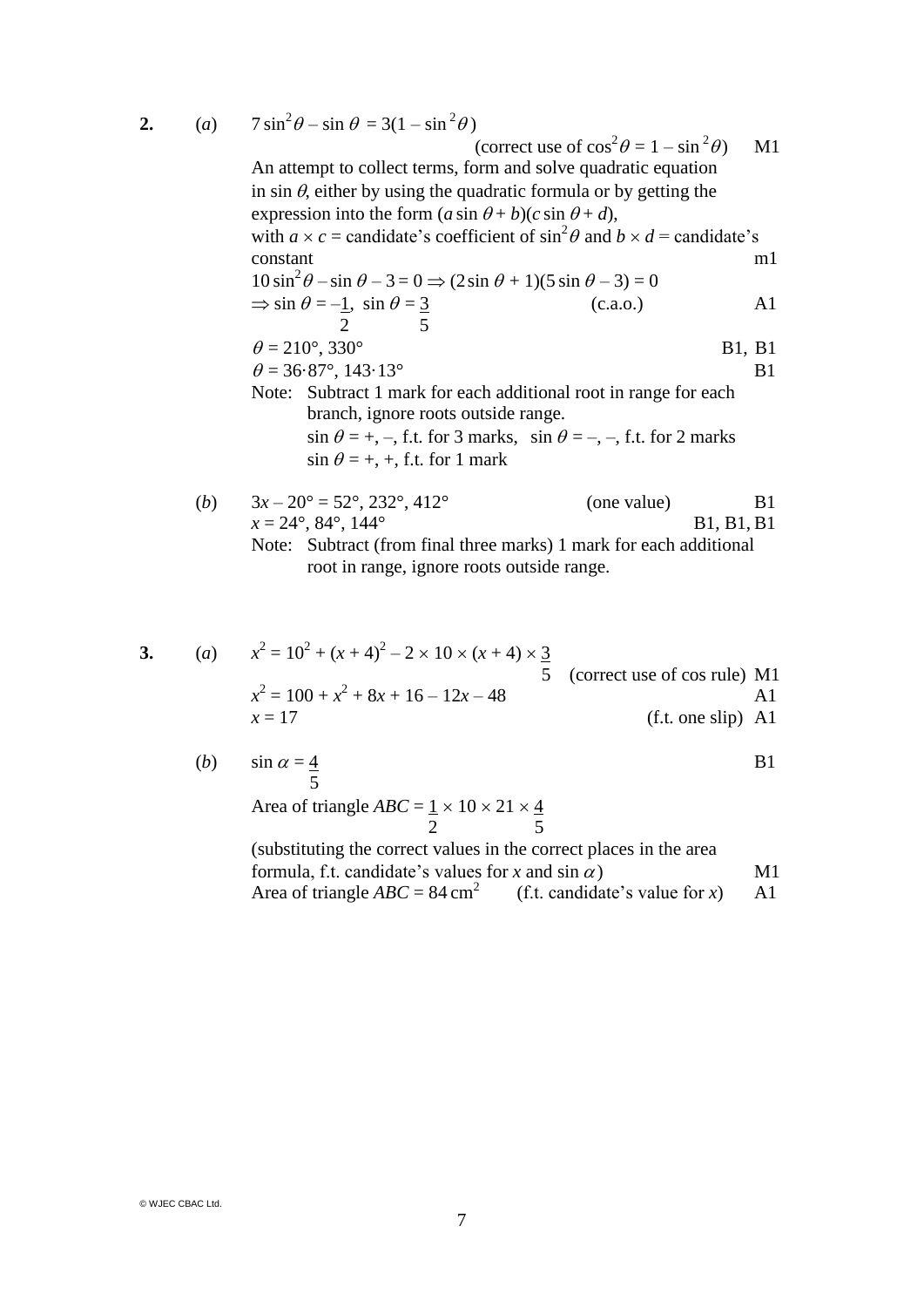4. (a) (i) *n*th term = 1 + 4(n - 1) = 1 + 4n - 4 = 4n - 3 (convincing) B1  
\n(ii) 
$$
S_n = 1 + 5 + ... + (4n - 7) + (4n - 3)
$$
  
\n $S_n = (4n - 3) + (4n - 7) + ... + 5 + 1$   
\nReversing and adding  
\n**Either:**  
\n $2S_n = (4n - 2) + (4n - 2) + ... + (4n - 2) + (4n - 2)$   
\n**Or:**  
\n $2S_n = (4n - 2) + ...$  (*n* times)  
\n $2S_n = n(4n - 2)$   
\n $S_n = n(2n - 1)$  (convincing) A1

(b) 
$$
\frac{10}{2} \times [2a + 9d] = 55
$$
 B1

| Either: $(a + 3d) + (a + 6d) + (a + 8d) = 27$            |          |    |  |  |  |
|----------------------------------------------------------|----------|----|--|--|--|
| Or: $(a+4d) + (a+7d) + (a+9d) = 27$                      |          | M1 |  |  |  |
| $3a + 17d = 27$<br>(seen or implied by later work)       |          | A1 |  |  |  |
| An attempt to solve candidate's derived linear equations |          |    |  |  |  |
| simultaneously by eliminating one unknown                |          | M1 |  |  |  |
| $a = -8$ , $d = 3$ (both values)                         | (c.a.o.) | A1 |  |  |  |

|  | ( <i>a</i> ) $r = 1.5$                         |               |    |
|--|------------------------------------------------|---------------|----|
|  | A correct method for finding $(p + 4)$ th term |               | M1 |
|  | $(p+4)$ th term = 81                           | $(c.a.o.)$ Al |    |

(b) Either: 
$$
\frac{a(1 - r^3)}{1 - r} = 22.8
$$
  
Or: 
$$
a + ar + ar^2 = 22.8
$$
  

$$
\frac{a}{1 - r} = 18.75
$$
  
B1

An attempt to solve these equations simultaneously by eliminating *a*

$$
r3 = -0.216
$$
 
$$
r = -0.6
$$
 
$$
a = 30
$$
 (c.a.o.) A1   
 
$$
A1
$$
 (c.a.o.) A1   
 (c.a.o.) A1   
 (c.a.o.) A2   
 (f.t. candidate's derived value for *r*) A1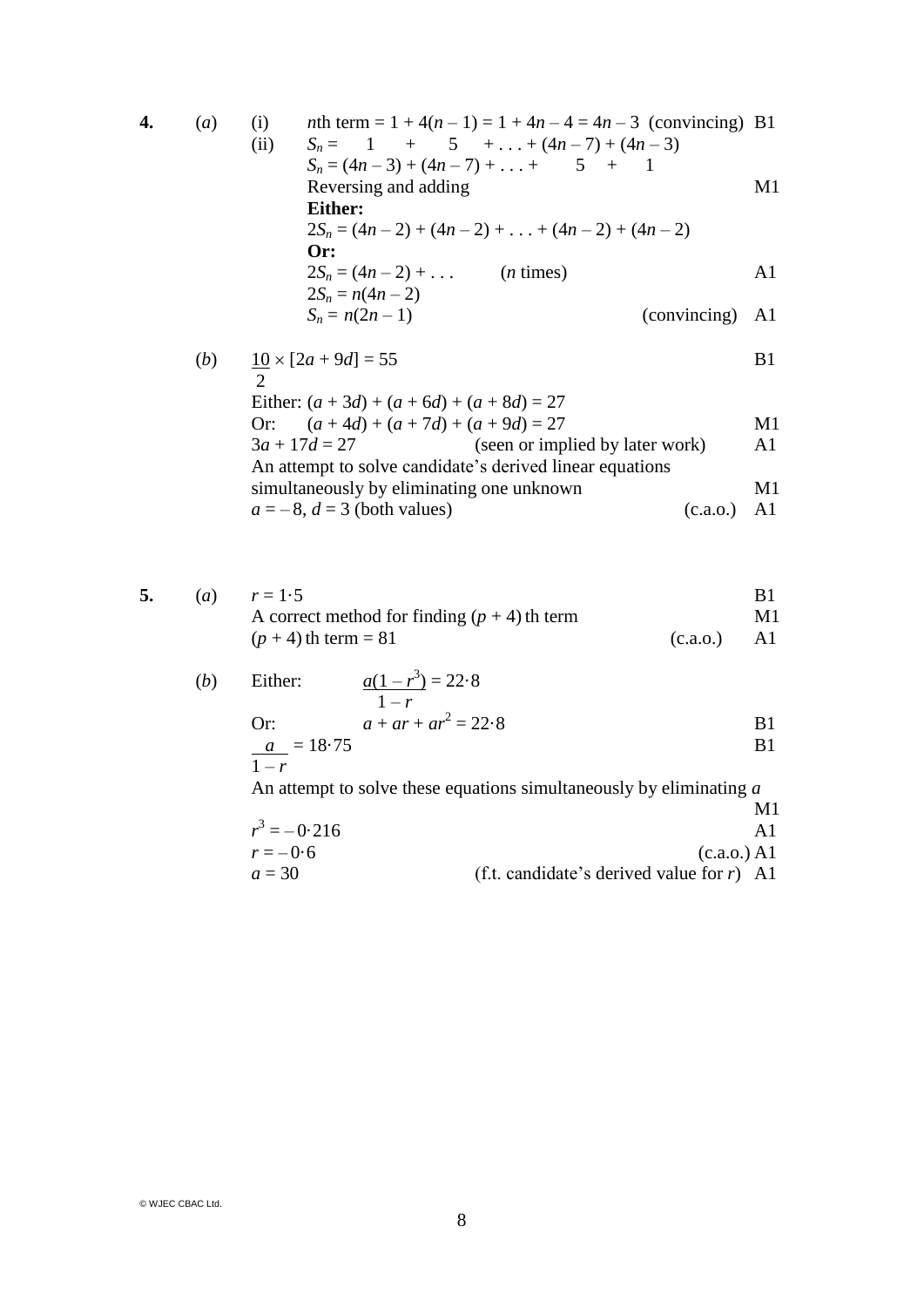6. (a) 
$$
5 \times \frac{x^{-3}}{-3} - 7 \times \frac{x^{5/3}}{5/3} + c
$$
 [B1, B1]

(b) (i) 
$$
9 - a^2 = 0 \Rightarrow a = 3
$$
 B1

(ii) 
$$
\frac{dy}{dx} = \pm 2x
$$

Gradient of tangent = 
$$
\pm 6
$$
 (f.t. candidate's value for *a*) A1  
(convincing) A1

(iii) **Either:**  
\nArea of triangle = 27 (f.t. candidate's value for a) B1  
\nUse of integration to find the area under the curve M1  
\n
$$
\int (9 - x^2) dx = 9x - (1/3)x^3
$$
 (correct integration) B1

Correct method of substitution of candidate's limits m1

$$
[9x - (1/3)x^{3}]_{0}^{3} = (27 - 9) - 0 = 18
$$

Use of 0 and candidate's value for *a* as limits and trying to find total area by subtracting area under curve from area of triangle m1

Shaded area = 
$$
27 - 18 = 9
$$
 (c.a.o.) A1

**Or:**

Equation of tangent is  $y = -6x + 18$ Use of integration to find an area M1

$$
\int (-6x + 18) dx = -3x2 + 18x
$$
 (correct integration)  
 
$$
\int (t.t. one slip in candidate's equation of tangent)
$$
 B1

$$
\int (9 - x^2) dx = 9x - (1/3)x^3
$$
 (correct integration) B1

Correct method of substitution of candidate's limits m1

$$
[-3x^2 + 18x]_0^3 = (-27 + 54) - 0 = 27
$$

(f.t. one slip in candidate's equation of tangent)

$$
[9x - (1/3)x^{3}]_{0}^{3} = (27 - 9) - 0 = 18
$$

Use of 0 and candidate's value for *a* as limits and trying to find total area by subtracting area under curve from area under line

Shaded area = 
$$
27 - 18 = 9
$$
 (c.a.o.) A1

m1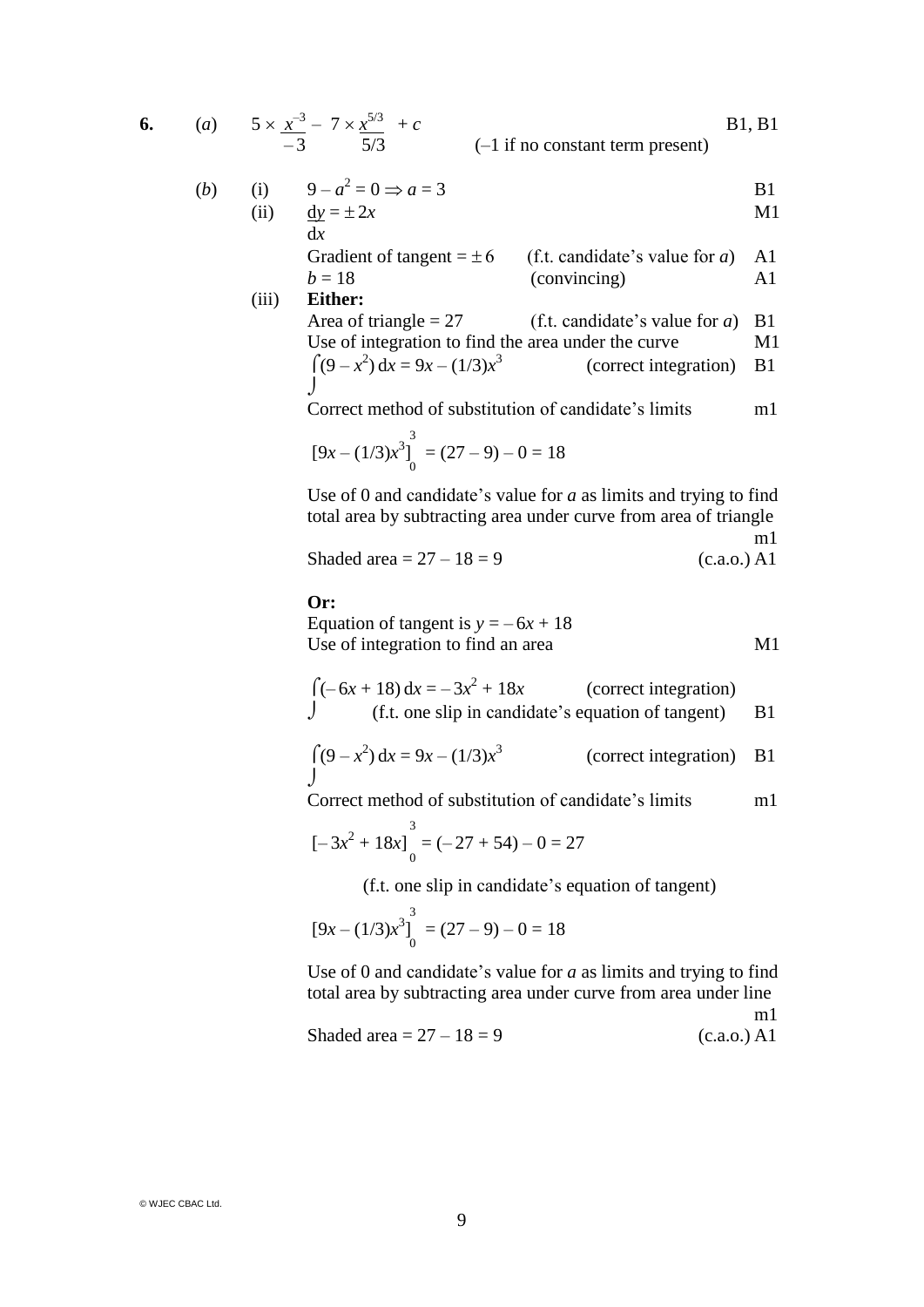7. (*a*) Let  $p = log_a x$ ,  $q = log_a y$ Then  $x = a^p$ ,  $y = a^q$  (the relationship between log and power) B1  $x = a^p = a$ (the laws of indicies) B1  $\overline{y}$   $\overline{a}$ <sup>q</sup>  $log_a x/y = p - q$  (the relationship between log and power)  $\log_a x/y = p - q = \log_a x - \log_a y$  (convincing) B1 (*b*) **Either:**  $(2x + 5) \log_{10} 6 = \log_{10} 7$ (taking logs on both sides and using the power law) M1  $x = \log_{10} 7 - 5 \log_{10} 6$  (o.e.) A1  $2 log_{10} 6$  $x = -1.957$  (f.t. one slip, see below) A1 **Or:**  $2x + 5 = \log_6 7$  (rewriting as a log equation) M1  $x = \log_6 7 - 5$  (o.e.) A1 2  $x = -1.957$  (f.t. one slip, see below) A1 Note: an answer of  $x = 1.957$  from  $x = 5 \log_{10} 6 - \log_{10} 7$  $2 log_{10} 6$ earns M1 A0 A1 an answer of  $x = 3.043$  from  $x = \log_{10} 7 + 5 \log_{10} 6$  $\frac{6}{2 \log_{10} 6}$ earns M1 A0 A1 an answer of  $x = -3.914$  from  $x = \log_{10} 7 - 5 \log_{10} 6$  $\log_{10} 6$ earns M1 A0 A1

**Note: Answer only with no working shown earns 0 marks**